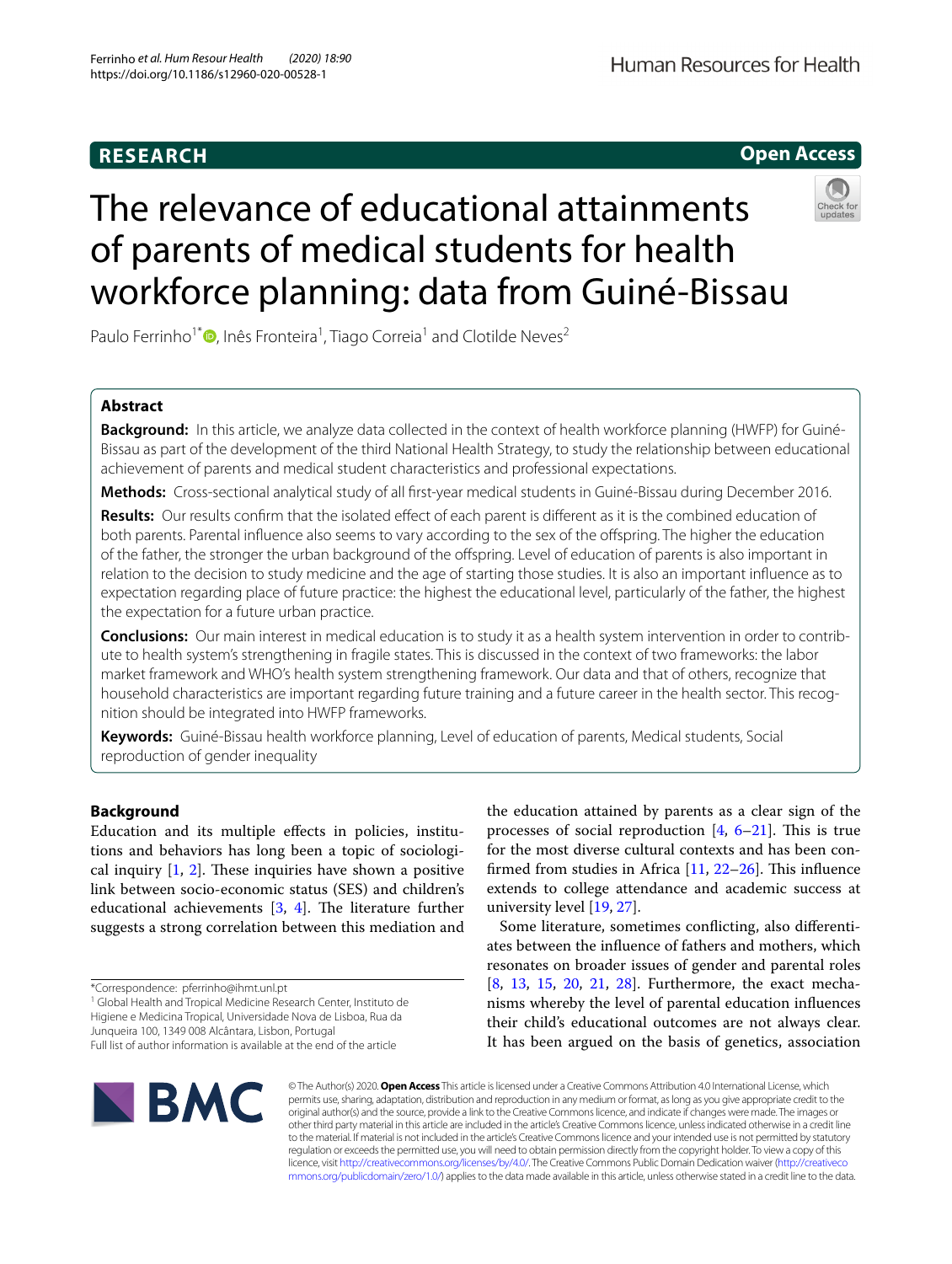with level of material resources, support for school work, occupation of the parents, or the transmission of cultural capital, i.e., "the behaviors that are rewarded in the school environment" [[8,](#page-4-5) [11\]](#page-5-1).

Regardless of how these mechanisms operate in specifc social groups and countries, the infuence of parent's educational background on students' scholar performance is of importance in low-income countries in order to develop policies to tackle this issue.

In this article, we analyze data collected in the context of health workforce planning (HWFP) for Guiné-Bissau as part of the development of the third National Health Strategy [\[29](#page-5-10)], to study the relationship between educational achievement of parents and medical student characteristics and professional expectations.

## **Methods**

A number of previous studies have been published about students attending the Cuba-supported Faculdade de Medicina Raúl Díaz-Argüelles García [[30,](#page-5-11) [31](#page-5-12)]. In December 2016, in a context of HWFP and health strategy development, a censitary study [[32\]](#page-5-13) was done among the 108 frst-year students attending the same faculty [\[33](#page-5-14)].

Besides collecting data on the variables studied in a previous survey, as reported elsewhere [\[30](#page-5-11), [31\]](#page-5-12), we also collected data on the level of education of the father and of the mother of each student. Data was recorded into three variables: education of the father and education of the mother with three categories each (parent did not complete secondary education; parent with complete secondary education; and parent with some level of complete post-secondary education) and combined parental education (one of the parents did not complete secondary education, one of the parents did not complete post-secondary education, both parents have some level of complete post-secondary education). No "complete secondary education" included not having any education, having complete or incomplete primary education or incomplete secondary education; no "complete postsecondary education" included complete secondary

education, incomplete or complete technical education or incomplete post-graduate university studies, incomplete BA or incomplete licenciatura. "Some level of complete post-secondary education" included complete post-graduate university studies, Ba, licenciatura, Master, or doctorate or incomplete master or incomplete doctorate.

Statistical analysis was carried out using IBM SPSS 25. The dependent variables were cross-tabulated with sex; place of birth; place of primary education; place of secondary education; marital status; responsibility for dependents; working students; family infuence on decision to become a doctor; place of future practice (capital city vs elsewhere); level of future practice (hospital vs health center); and type of future practice (public vs private). Statistical signifcance for cross-tabulation of categorical variables was tested by Pearson Chi-square. For age and age of decision to study, central tendency and dispersion measures were computed and signifcance of differences tested with ANOVA [[34\]](#page-5-15).

## **Results**

The most frequent among medical students was for the mother not to have complete secondary education, while fathers tended to have some levels of complete secondary or post-secondary education. The majority of students had at least one parent who had not complete secondary education. Fathers tend to be more educated than mothers (Table [1\)](#page-1-0).

Female students had a higher percentage of fathers and mothers with tertiary education than males (Table [2\)](#page-2-0).

Education of the mother was related to the age of the student and the age of decision to study medicine. In the frst case, median age of students tended to be lower among those with more educated mothers. On the contrary, decision to pursue a degree in medicine was taken earlier by students whose mothers did not complete post-secondary education. This was particularly obvious in male children of mothers that did not complete

#### <span id="page-1-0"></span>**Table 1 Distribution of educational achievement of father, mother and combined**

|                                                                   | <b>Education</b><br>of mother | <b>Education of father</b> | <b>Combined level</b><br>of education of father<br>and mother |
|-------------------------------------------------------------------|-------------------------------|----------------------------|---------------------------------------------------------------|
| Parent did not complete secondary education                       | 53 (58%)                      | 31 (34%)                   |                                                               |
| Parent with complete secondary education                          | 15(16%)                       | 18 (20%)                   |                                                               |
| Parent with some level of complete post-secondary education       | 24 (26%)                      | 43 (46%)                   | -                                                             |
| One of the parents did not complete secondary education           |                               |                            | 54 (61%)                                                      |
| One of the parents did not complete post-secondary education      |                               |                            | 13 (15%)                                                      |
| Both parents have some level of complete post-secondary education | $\overline{\phantom{0}}$      | -                          | 21 (24%)                                                      |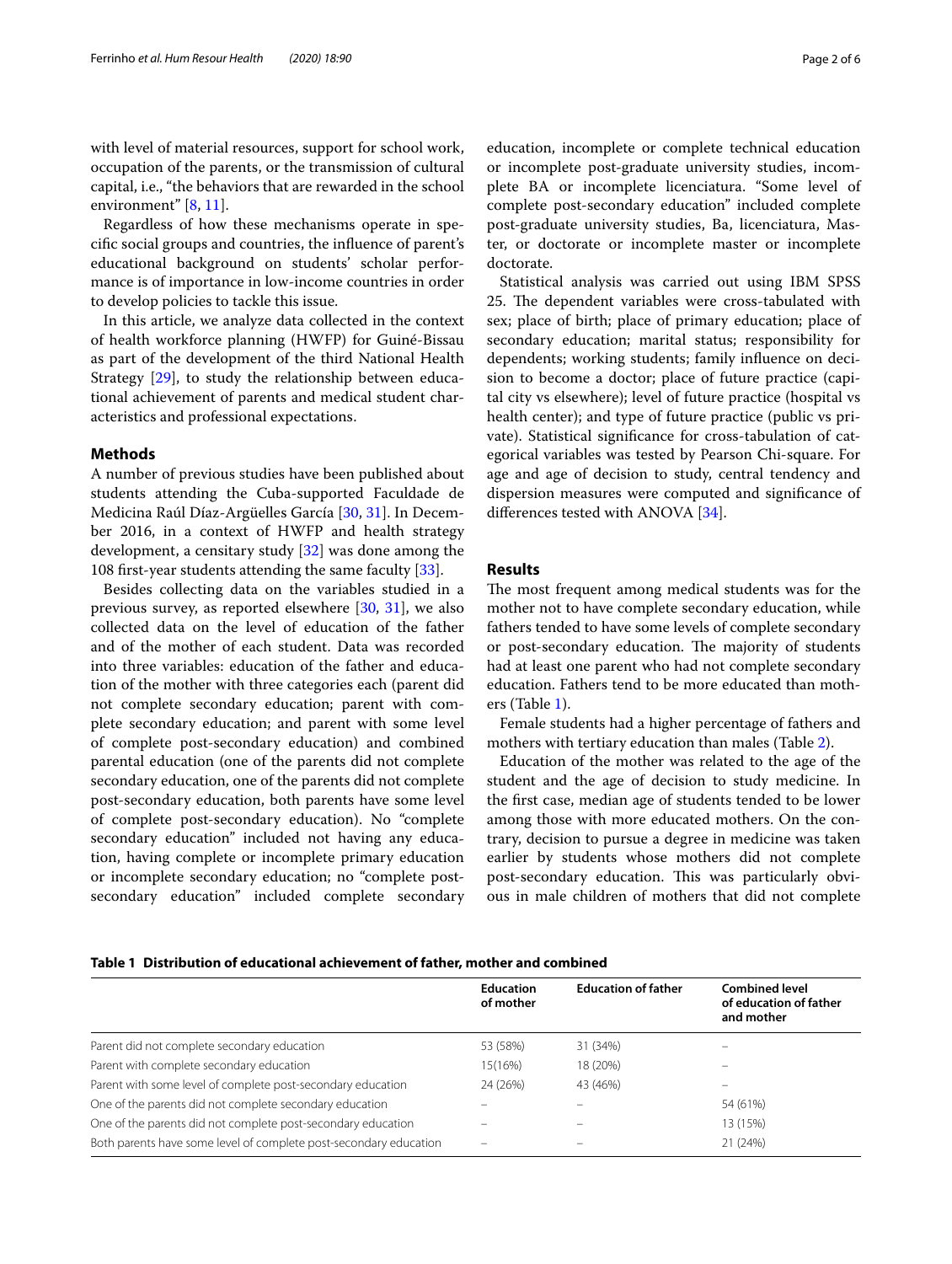secondary education who decided to study medicine later than children of more educated mothers (Table [3](#page-2-1)).

Students born in Bissau, who completed their primary education there, who wanted to practice in the capital city rather than somewhere else in the country and with family members in the health professions were more

prone to have fathers with some sort of complete postsecondary education (Table [4](#page-2-2)).

Combined education of parents was related with age of students: the parents of younger students completed secondary education but at least one of them did not complete post-secondary education and this was due to the

## <span id="page-2-0"></span>**Table 2 Distribution of education of parents per sex of students (column %)**

| <b>Education of father</b>                                         | Sex of the student <sup>*</sup> |                      | <b>Education of mother</b>                                        | Sex of the student** |                      | <b>Combined education</b>                                                  | Sex of the student*** |                   |  |
|--------------------------------------------------------------------|---------------------------------|----------------------|-------------------------------------------------------------------|----------------------|----------------------|----------------------------------------------------------------------------|-----------------------|-------------------|--|
|                                                                    |                                 | $M(n=66)$ F $(n=26)$ |                                                                   |                      | $M(n=66)$ F $(n=26)$ | of both parents                                                            | $M(n=62)$ F $(n=26)$  |                   |  |
| Father did not complete<br>secondary education                     | 42.4%<br>$N = 28$               | 11.5%<br>$N=3$       | Mother did not<br>complete secondary<br>education                 | 69.7%<br>$N = 46$    | 26.9%<br>$N=7$       | One of the parents did<br>not complete second-<br>ary education            | 74.2%<br>$N=6$        | 30.8%<br>$N=7$    |  |
| Father did not complete<br>post-secondary<br>education             | 22.7%<br>$N=15$                 | 11.5%<br>$N=3$       | Mother did not com-<br>plete post-secondary<br>education          | 12.1%<br>$N=8$       | 26.9%<br>$N=7$       | One of the parents did<br>not complete post-<br>secondary education        | 9.7%<br>$N = 10$      | 26.9%<br>$N = 11$ |  |
| Father has some level of<br>complete post-sec-<br>ondary education | 34.8%<br>$N = 23$               | 76.9%<br>$N = 20$    | Mother has some level<br>of complete post-<br>secondary education | 18.2%<br>$N = 12$    | 46.2%<br>$N=12$      | Both parents have some<br>level of complete<br>post-secondary<br>education | 16.1%<br>$N = 62$     | 42.3%<br>$N = 26$ |  |

Chi-square \**p*=0.001; \*\**p*=0.001; \*\*\**p*=0.001

## <span id="page-2-1"></span>**Table 3 Distribution of education of mother by age of student and of decision to study medicine, stratifed by sex**

| <b>Education of the mother</b>                             | Sex of students | Age of decision to study<br>medicine* |      |     |        | Age of the student** |      |           |        |
|------------------------------------------------------------|-----------------|---------------------------------------|------|-----|--------|----------------------|------|-----------|--------|
|                                                            |                 | N                                     | Mean | SD  | Median | N                    | Mean | <b>SD</b> | Median |
| Mother did not complete secondary education                | Male            | 27                                    | 17.2 | 6.0 | 17     | 40                   | 23.4 | 1.9       | 23     |
|                                                            | Female          | 5.                                    | 10.8 | 1.6 | 12     | 6                    | 24.0 | 2.2       | 24     |
|                                                            | Total           | 32                                    | 16.2 | 6.0 | 16     | 46                   | 23.5 | 1.9       | 23     |
| Mother did not complete post-secondary education           | Male            |                                       | 12.0 | 3.5 | 12     |                      | 21.1 | 2.2       | 20     |
|                                                            | Female          | 6                                     | 13.5 | 5.6 | 10.5   | 6                    | 22.8 | 2.0       | 22.5   |
|                                                            | Total           | 13                                    | 12.7 | 4.5 | 11     | 13                   | 21.9 | 2.2       | 22     |
| Mother has some level of complete post-secondary education | Male            | 10                                    | 13.5 | 3.2 | 13.5   | 11                   | 22.3 | 1.6       | 22     |
|                                                            | Female          |                                       | 13.1 | 2.3 | 12     | 10                   | 22.7 | 2.8       | 22     |
|                                                            | Total           | 17                                    | 13.4 | 2.8 | 13     | 21                   | 22.5 | 2.2       | 22     |

ANOVA \**p*=0.055; \*\**p*=0.026

## <span id="page-2-2"></span>**Table 4 Relevant associations of education of father**

| <b>Education of father</b>                                       | Place of birth of student<br>is capital city vs<br>somewhere else <sup><math>*(n=43)</math></sup><br>vs 48) | <b>Student completed</b><br>primary education<br>in capital city vs<br>elsewhere <sup>**</sup> $(n=61 \text{ vs } 30)$ | elsewhere***( $n = 31$ vs 61) not <sup>#</sup> ( $n = 54$ vs 38) | Student wants to practice Students' family members<br>medicine in capital city vs are health professionals vs |  |
|------------------------------------------------------------------|-------------------------------------------------------------------------------------------------------------|------------------------------------------------------------------------------------------------------------------------|------------------------------------------------------------------|---------------------------------------------------------------------------------------------------------------|--|
| Father did not complete                                          | 16.3% vs 47.9%                                                                                              | 21.3% vs 58.6%                                                                                                         | 25.8% vs 38.3%                                                   | 24.1% vs 69.2%                                                                                                |  |
| secondary education                                              | $N=7$ vs 23                                                                                                 | $N = 13$ vs 17                                                                                                         | $N = 8$ vs 23                                                    | $N = 13$ vs 18                                                                                                |  |
| Father did not complete                                          | 18.6% vs 20.8%                                                                                              | 23.0% vs 13.8%                                                                                                         | 9.4% vs 25.0%                                                    | 18.5% vs 10.3%                                                                                                |  |
| post-secondary education                                         | $N=8$ vs 10                                                                                                 | $N = 14$ vs 4                                                                                                          | $N=2$ vs 16                                                      | $N = 10$ vs $8$                                                                                               |  |
| Father has some level of<br>complete post-secondary<br>education | 65.1% vs 31.3%<br>$N = 28$ vs 15                                                                            | 55.7% vs 27.6%<br>$N = 34$ vs 9                                                                                        | 65.6% vs 36.7%<br>$N = 21$ vs 22                                 | 57.4% vs 20.5%<br>$N = 31$ vs 12                                                                              |  |

Chi-square \**p*=0.002; \*\**p*=0.002; \*\*\**p*=0.024; # *p*=0.033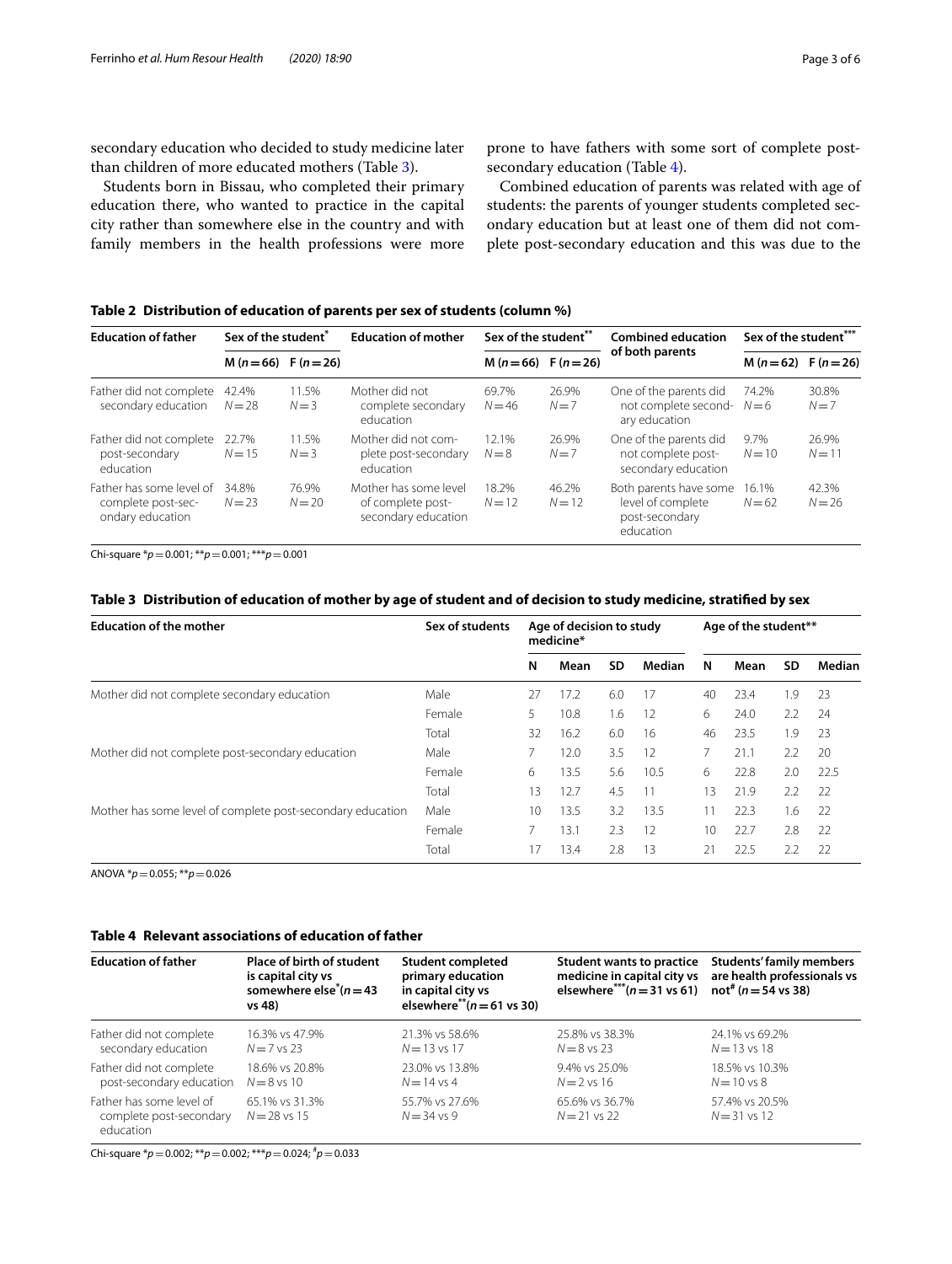interaction with the age of male rather than female students (Table [5](#page-3-0)).

Students with parents with some level of complete post-secondary education considered less frequently a practice outside the capital city (Table [6\)](#page-3-1).

## **Discussion and conclusions**

Our main interest in medical education is to study it as a health system intervention in order to contribute to health system's strengthening in fragile states. This is discussed in the context of two frameworks: the labor market framework [[35\]](#page-5-16) and WHO's health system strengthening framework [\[36\]](#page-5-17).

The labor market framework extends the health workforce domain to include the educational sector, including pre-university education. This acknowledges that, as described from Cape Verde [[37\]](#page-5-18), Guiné-Bissau [[38\]](#page-5-19) and Brazil [\[39\]](#page-5-20) students come ill-prepared from the secondary education sector to engage in university studies.

A recent review analyzed interventions that have been tried in higher- and middle-income countries to address health workforce training challenges. These concede the importance of the educational sector and include studies "on the themes of workforce planning, development of training school capacity, policies designed to attract students from underrepresented areas, and to under-favored specialties, as well as training fnancing policies and training partnerships" [\[40](#page-5-21)].

What is not acknowledged is that households and families may have an important role to infuence decisions that lead children to train as health care workers, the age of those decisions and future practice expectations hence, contributing to strengthen the health system. Among the main reasons to choose medicine as a profession, family infuence, particularly from relatives working as health professionals, is a major factor [\[30](#page-5-11),  $31, 33, 37, 41-46$  $31, 33, 37, 41-46$  $31, 33, 37, 41-46$  $31, 33, 37, 41-46$  $31, 33, 37, 41-46$  $31, 33, 37, 41-46$ . These same influences are felt for the choice of nursing studies [[47\]](#page-5-24).

The results of this analysis corroborate those previous fndings and seems to partly relate that infuence to the level of parental education. As reported in the literature [[8](#page-4-5), [13\]](#page-5-6), our results confrm that the isolated efect of each parent is diferent as it is the combined education of both parents. As described elsewhere  $[8, 11]$  $[8, 11]$  $[8, 11]$  $[8, 11]$  $[8, 11]$ , parental infuence also seems to vary according to the sex of the offspring. The higher the education of the father, the stronger the urban background of the offspring. Level of education of parents is also important in relation to the decision to study medicine and the age of starting those studies. It is also an important infuence as to expectation regarding place of future practice: the

| <b>Combined education of both parents</b>                         | Sex of students | N  | Age of students |     |        |  |
|-------------------------------------------------------------------|-----------------|----|-----------------|-----|--------|--|
|                                                                   |                 |    | Mean            | SD  | Median |  |
| One of the parents did not complete secondary education           | Male            | 38 | 23.3            | 1.8 | 23.0   |  |
|                                                                   | Female          | 7  | 23.7            | 2.1 | 22.0   |  |
|                                                                   | Total           | 45 | 23.4            | 1.9 | 23.0   |  |
| One of the parents did not complete post-secondary education      | Male            | 6  | 20.8            | 2.1 | 20.0   |  |
|                                                                   | Female          | 6  | 22.5            | 2.3 | 22.5   |  |
|                                                                   | Total           | 12 | 21.7            | 2.3 | 20.5   |  |
| Both parents have some level of complete post-secondary education | Male            | 9  | 22.8            | 1.5 | 23.0   |  |
|                                                                   | Female          | 9  | 23.0            | 2.8 | 22.0   |  |
|                                                                   | Total           | 18 | 22.9            | 2.2 | 22.5   |  |

#### <span id="page-3-0"></span>**Table 5 Relevant associations of combined education of parents**

ANOVA  $p = 0.034$ 

## <span id="page-3-1"></span>**Table 6 Distribution of combined education of parents with preferred location of future practice**

| <b>Combined education of both parents</b>                         | Student wants to practice |                        |  |  |  |
|-------------------------------------------------------------------|---------------------------|------------------------|--|--|--|
|                                                                   | Capital city $(n=29)$     | Elsewhere ( $n = 59$ ) |  |  |  |
| One of the parents did not complete secondary education           | $51.7\% (n=15)$           | $66.1\% (n=39)$        |  |  |  |
| One of the parents did not complete post-secondary education      | $6.9\% (n=2)$             | $6.9\% (n=11)$         |  |  |  |
| Both parents have some level of complete post-secondary education | $41.4\% (n=12)$           | $15.3\% (n=9)$         |  |  |  |

Chi-square  $p=0.018$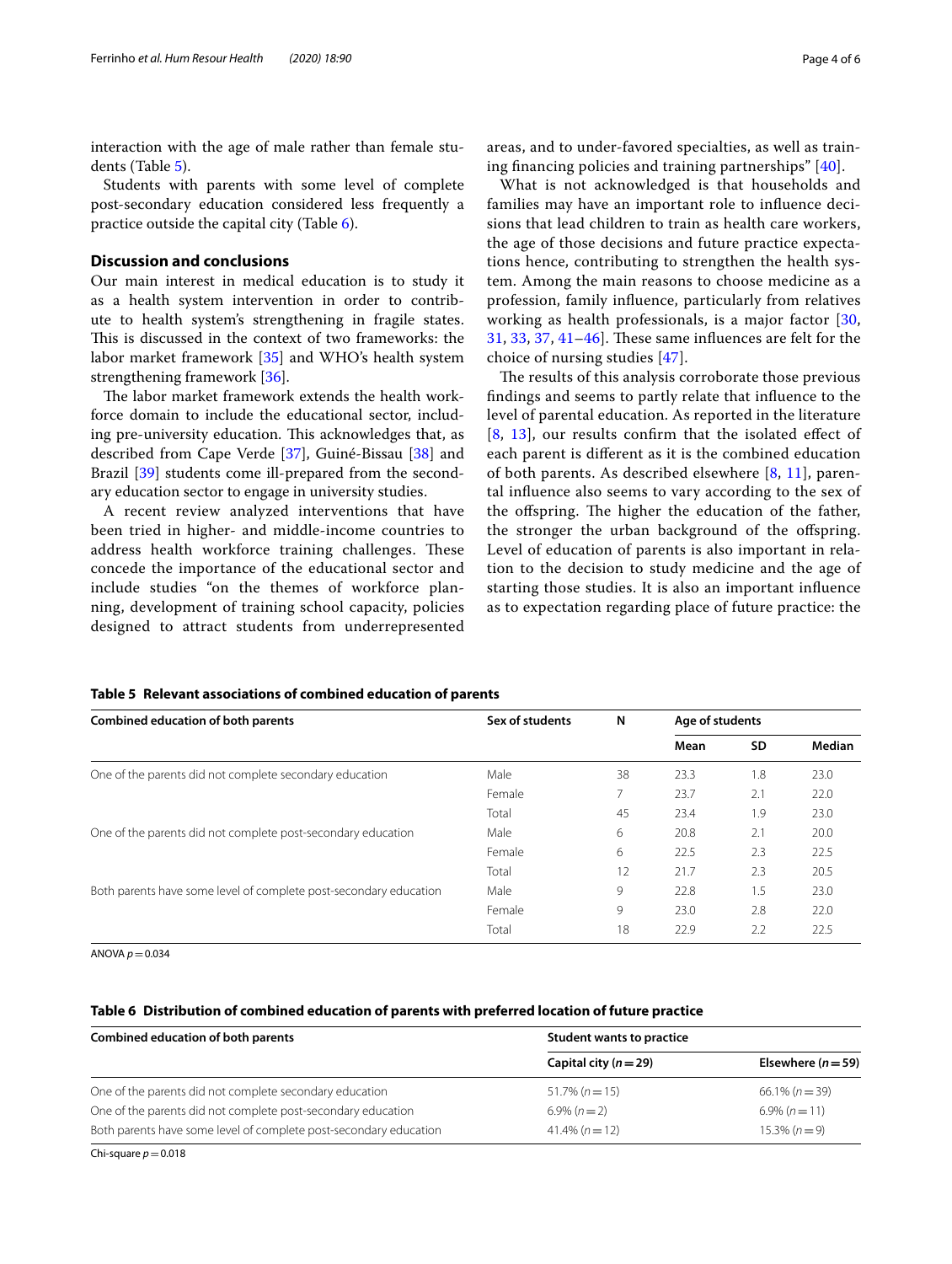highest the educational level, particularly of the father, the highest the expectation for a future urban practice.

The results from this study also allow to identify the reproduction of gender-based inequalities in Guiné-Bissau that should be further analyzed in relation to broader policy issues. The reproduction of gender inequalities means the persistence of sex-driven social diferences [[48,](#page-5-25) [49](#page-5-26)]. In the case of medical students this is seen by the level of education of their parents (i.e., the higher weight of fathers with some levels of complete post-secondary education contrasts with the higher weight of mothers who did not complete secondary education) and the fact that the percentage of female students is decreasing in recent years (i.e., femininity in medical education lowered from 31 to 24% between 2007 and 2016 [\[33](#page-5-14)]). Not only is this decrease in counter cycle with what is observed in most (low income) countries, but also it makes clear the need of efective policies to overcome anachronistic gender-based diferences in this country.

The reproduction of gender-based inequalities in medical education becomes even more relevant to highlight due to diferences in the relevance of parents' educational level between male and female medical students: for male students the access to medical education is less dependent on the parents' educational background than it is for female students. Saying diferently: girls are more likely to progress in their studies in better educated families, while this relevance is less pronounced for boys. Although further studies on the resources that male students use to access medical schools are required, one key argument from these results is that the femininity of medicine in Guiné-Bissau depends directly on parents' educational background. This is relevant for public policies aimed at strengthening better education for all as a mean to ensure inclusive and equitable quality education (sustainable development goal—SDG-4), achieve gender equality and empower women and girls (SDG 5), promote productive and decent work for all (SDG 8), and reduce inequalities within countries (SDG 10).

The recognition of the importance of family and parental education regarding choice of education and expectations regarding future practice are already refected in recent adaptations of WHO's health system strengthening framework that recognize the relevance of the household as another health system's building block [[50\]](#page-5-27). It is widely accredited that households are key "infuencers of health for their families by making daily decisions regarding foods to eat, healthy practices in the home, and use of scarce resources for health care and better nutrition" [[51\]](#page-5-28). Our data and that of others, as reported above, recognize that households are also important regarding future training and a future career in the health sector. This recognition warrants the integration of household

characteristics and dynamics into HWFP frameworks. How to achieve that is the object of further scientifc inquiry.

#### **Abbreviations**

HWFP: Health workforce planning; SDG: Sustainable development goals; WHO: World Health Organization.

#### **Acknowledgements**

Rosa Ferrinho for support with the literature review. Cátia Sá Guerreiro for assistance with data entry. Fundação para a Ciência e Tecnologia for funds to GHTM UDI/04413/2020.

#### **Authors' contributions**

All the authors read and approved the fnal draft of the study. PF supervised the overall strategic planning exercise, conducted the statistical analysis and wrote the frsts draft of the text. CN supervised data collection and commented on all drafts of the text. IF contributed to the analysis and the text. All authors read and approved the fnal manuscript.

#### **Funding**

The strategic planning referred to in the text was financed by the WHO Office in Bissau. PF was the coordinator of the planning team.

#### **Availability of data and materials**

The datasets used and/or analyzed during the current study are available from the corresponding author on reasonable request.

#### **Ethics approval and consent to participate**

The data were collected as part of a strategic planning process by the Ministry of Health of Guiné-Bissau that included their approval as well as the approval of the dean of the faculty.

#### **Consent for publication**

Authorization to use data for publication was obtained from the Ministry of Health.

#### **Competing interests**

The authors report no conficts of interest.

#### **Author details**

<sup>1</sup> Global Health and Tropical Medicine Research Center, Instituto de Higiene e Medicina Tropical, Universidade Nova de Lisboa, Rua da Junqueira 100, 1349 008 Alcântara, Lisbon, Portugal. 2 Ministério da Saúde, Bissau, Guiné-Bissau.

### Received: 15 July 2020 Accepted: 16 October 2020 Published online: 25 November 2020

#### **References**

- <span id="page-4-0"></span>1. Barnes GM. Emile Durkheim's Contribution to the Sociology of Education. J Educ Thought Revue de la Pensée Éducative. 1977;11(3):213–23.
- <span id="page-4-1"></span>2. Rao SS, Singh S. Max Weber's contribution to the sociology of education: a critical appreciation. Contemp Educ Dial. 2018;15(1):73–92.
- <span id="page-4-2"></span>3. Sirin SR. Socioeconomic status and academic achievement: a metaanalytic review of research. Rev Educ Res. 2005;75:415–53.
- <span id="page-4-3"></span>4. White KR. The relation between socioeconomic status and academic achievement. Psychol Bull. 1982;91:461–81.
- 5. Fonzaelz-DeHass AR, Willems PP, Doan Holbein MF. Examining the relationship between parental involvement and student motivation. Educ Psychol Rev. 2005;17(2):99–123.
- <span id="page-4-4"></span>Arzad M, Shahzadi E, Mahmood A. Parents involvement at university level education: students perception in under developing country. Eur Sci J. 2016;12(22):294–304.
- 7. Bowles S, Gintis H. The inheritance of inequality. J Econ. 2002;16(3):3–30.
- <span id="page-4-5"></span>8. Buis ML. The composition of family background: The infuence of the economic and cultural resources of both parents on the ofspring's educational